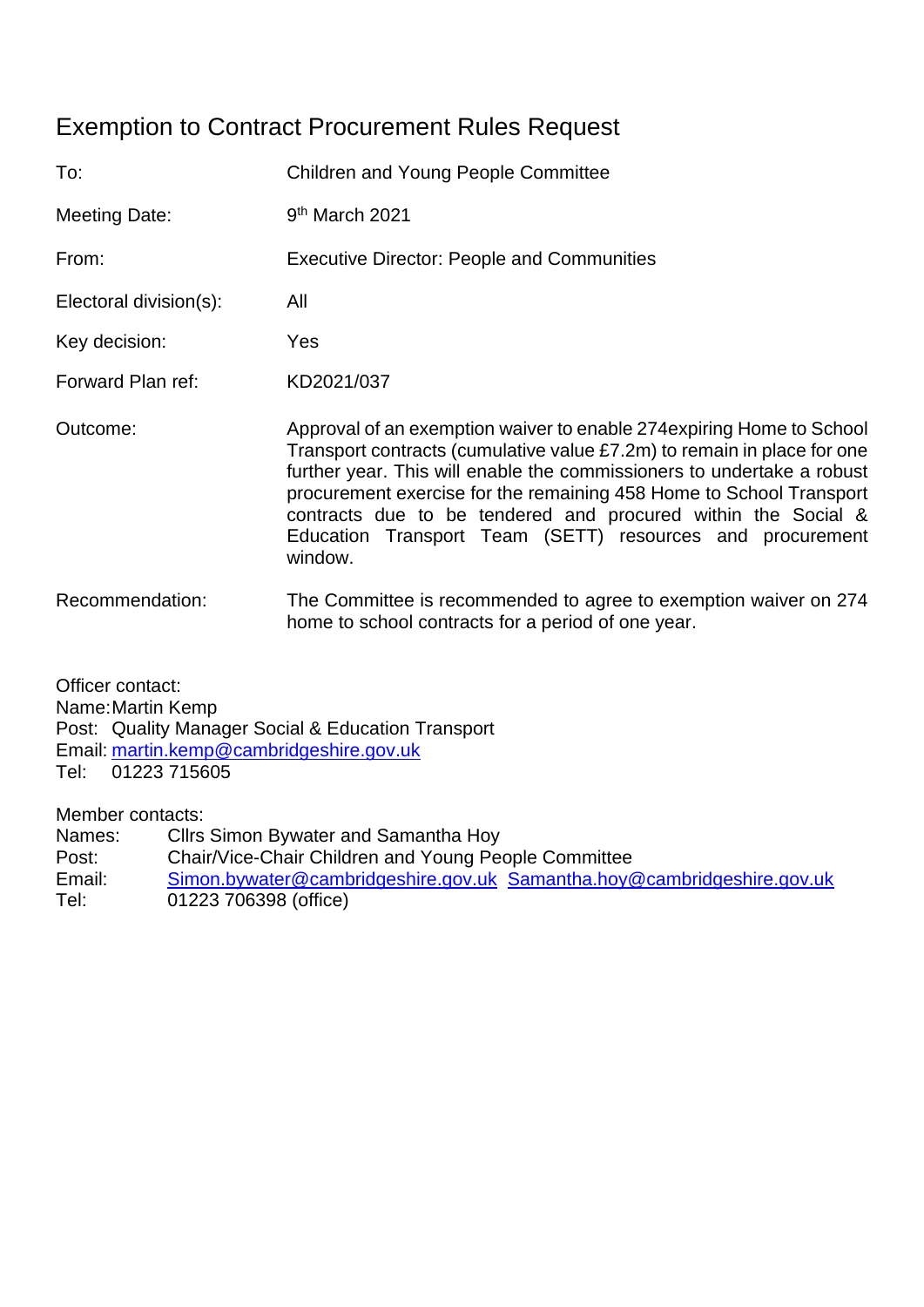# 1. Background

- 1.1 Each year the Social & Education Transport Team (SETT) undertakes a procurement round of approximately one third of all the 1200 home to school transport routes. This equates, each year, to approximately 180 mainstream contracts and 225 contracts for pupils with special educational needs and disability (SEND). As well as undertaking the full tender reviews of 400 routes, the process must also include time to review existing routes to allow for in-year admissions and leavers. This is an important exercise as the numbers can significantly affect loadings on current routes, vehicle capacities or type and all these need to be negotiated or retendered in addition to the other routes.
- 1.2 The work behind the re-tendering cycle does not start in earnest until SETT has received the in-year admissions data which is normally available in late March. Some assumption regarding pupil numbers for mainstream contracts needs to have been made so that routes are built and assessed prior to the start of the tender going live. This occurs in early April. SEND contracts require a longer lead in time due to the further additional conversations which need to take place between schools, professionals, and parents/carers. This is because allocation of SEND students to routes/vehicles requires review of and consultation about individual pupil needs, behaviours and/or medical conditions.
- 1.3 During March 2020, when the first lockdown occurred due to the Covid pandemic, preparation for the annual tender process was under way. Just prior to lockdown SETT's work was affected, as school closures started, and work necessarily changed to Covid operations. Officers at that time had to arrange transport for schools to provide for the attendance of vulnerable and key worker children. Therefore, resource had to be redirected within SETT to ensure that the transport provisions that were already in place were utilised. At the same time authorisation was given by the Chief Finance Officer for continuation of contract funding. This enabled SETT to adapt transport requirements without incurring additional costs. In addition, the decision was made to ensure that SETT protected providers through continuation of contract funding in line with government guidance, to ensure operational provisions post lockdown.
- 1.4 A further agreement was reached, in line with Covid procurement guidance, to dispense with the 2020 retendering round and roll all contracts forward by 12 months (where applicable) in order to further protect the supplier base and allow some to be able to seek additional government support for other areas of their business, thus ensuring their ability to survive. Despite these measures, during the lockdown one large bus operator ceased to trade which required short term tendering to take place for about 4 routes. As lockdown restrictions eased, schools returned and this introduced further new operational challenges for SETT. The new requirements of Covid restrictions required not sharing transport across school bases (mainstream) and the additional requirements within special schools for bubbles and separation of students, much of which has continued into the current school year.
- 1.5 Further lockdowns and additional requirements to ensure transport operations are conducted in a Covid safe environment have continued in preparation for the next return of all pupils to school this week. This has reduced officers' time on the current year's tender preparation and created further unplanned work, returning transport operation (as it is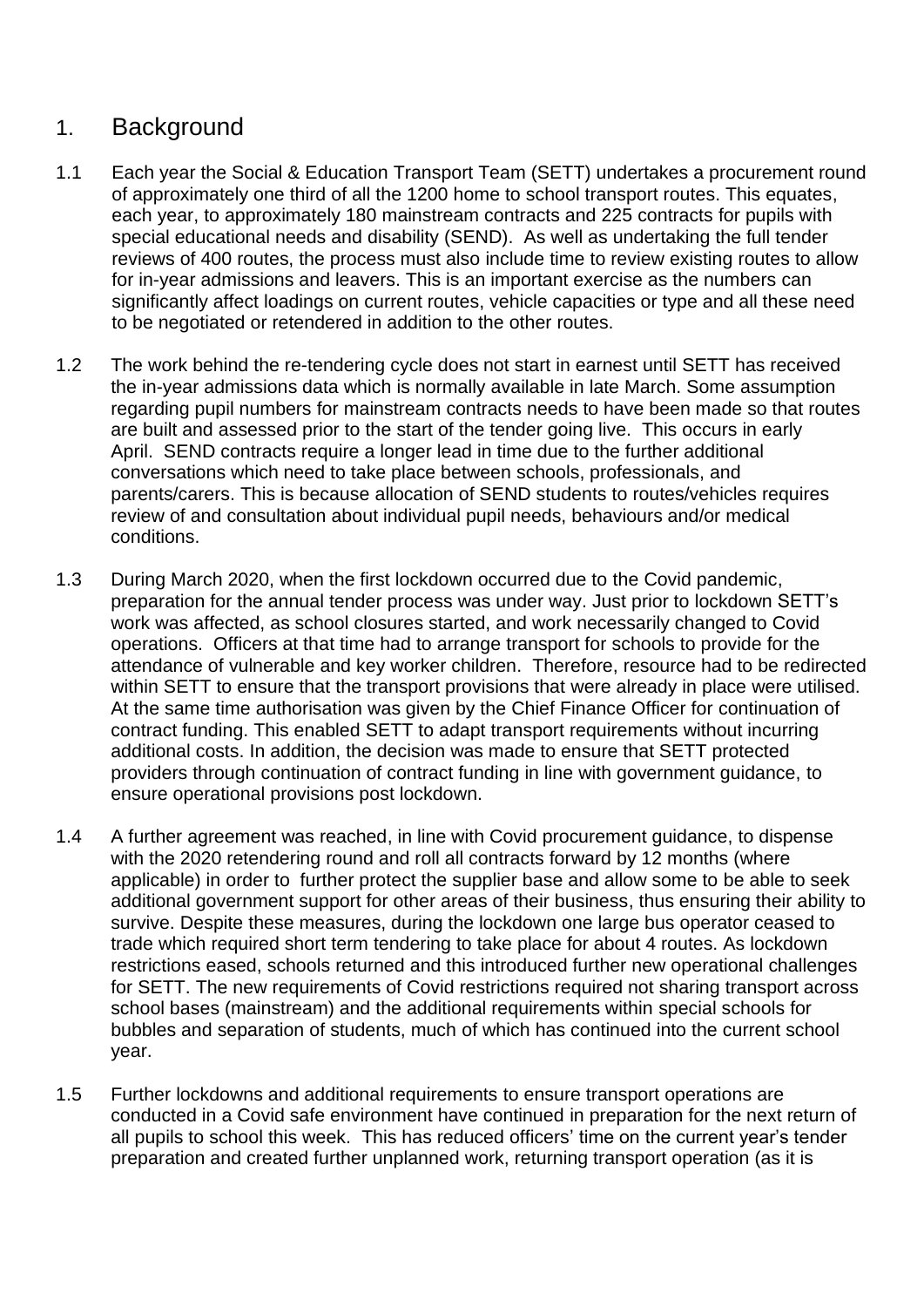planned for September) to pre Covid levels. This situation is resource hungry for officers in SETT responsible for SEND contracts.

- 1.6 SETT had not expected this level of disruption, exacerbated by lack of clear government guidance for March 2021. The Government's late release of the current road map has led to severe delays in being able to plan. Schools and other stakeholders have not been in a position to carry out vital work with SETT for the preparation of the route tenders and consultation with parents/carers. In addition, the uncertainty of the supply chain needs to be taken into account. As most of the transport service is provided by contracted bus and taxi companies, their financial and staffing difficulties need to be taken into consideration. Many operators have contacted SETT to raise concerns about their ability to plan if all the contracts go to the market at the same time and they risk losing work or not being able to plan for winning more contracts. The transport trade has always been very fluid and due to Covid the environment is currently particularly unstable.
- 1.7 SETT have carefully reviewed the current contracts and have identified areas of stability, continuity, and best value. The contracts that SETT are requesting an extension for meet these criteria.

#### 2. Main Issues

- 2.1 There are currently 1002 routes of which 73% require to be tendered this year. Included in these figures are some of the larger secondary schools, for example Bottisham Village College which has 19 individual routes providing capacity for up to 1000 students.
- 2.2 SEND transport requires much more negotiated work with individual schools who would only be fully re-opening in mid-March and are unlikely to be unable to engage fully with transport reviews as they will be meeting the challenges of the return to school.
- 2.3 To achieve a quality, efficient and cost-effective approach to ensure best value and deliver within its procurement timeframe SETT would like to reduce the re-tendering exercise to 46% of routes. This would leave 27% of routes which SETT would seek waiver approval to extend until the end of the 2021/2022 school year (end July 2022). The overall value of the 274 contracts during a 190 days school year is a cumulative value of £7.2m.

The 274 are all individual contracts, each with its own contract value.

|           | Mainstream | Special | Mixed | Percentage |
|-----------|------------|---------|-------|------------|
| Cancel or | 33         | 223     | υ     | 27%        |
| Ending    |            |         |       |            |
| Tender    | 155        | 295     |       | 46%        |
| Waiver    | 117        | 152     | 5     | 27%        |
| Total     | 315        | 673     | 14    | N/A        |
|           |            |         |       |            |

Total number of routes to be reviewed 1002 broken down as follows: -

- **2.4** The value break down of routes to be waivered is as follows:
	- Mainstream £3.3m
	- Special £3.8m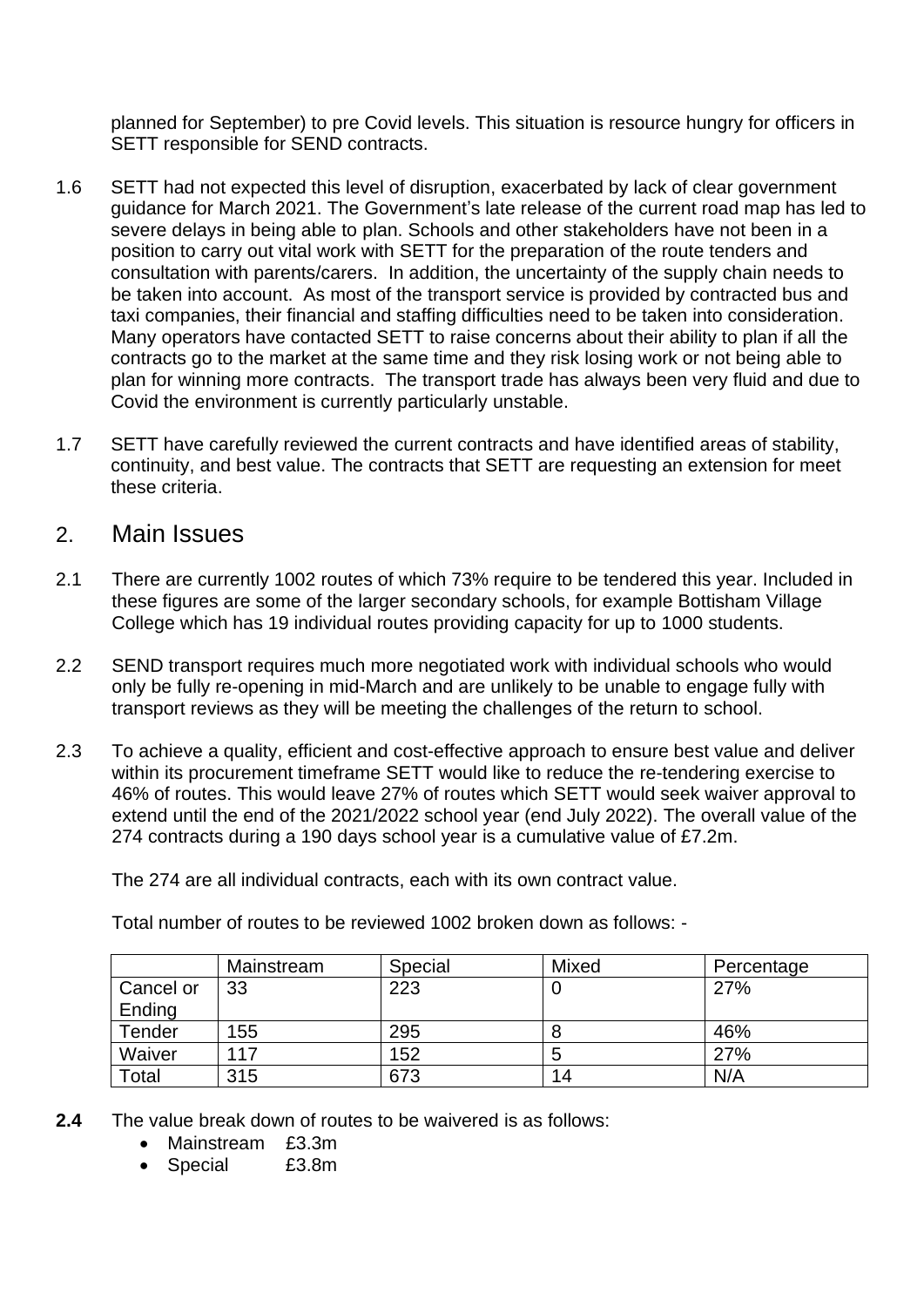- Mixed £95.7k
- 2.2 SETT has considered whether additional capacity within the team might enable full tendering to take place. During periods of the lockdown re-assigned staff joined SETT to give additional support to the team. Due to the training and the specific knowledge required to set up school transport provision and particularly regarding SEND transport, this did not prove to be as successful as had been hoped. Delivering training remotely and issues around access to specific IT software also created additional challenges. This experience has served to illustrate that to achieve all the annual procurement within the tight time frame available, will put untenable pressure on SETT and other stakeholders, including schools.
- 2.3 SETT is fully aware of the need to tender within the requirement of procurement guidelines. SETT is currently in the process of working towards a joint procurement platform with Peterborough City Council which is expected to be rolled out during the summer of 2021. This will encourage new entrants to the market, will enable both LAs to review that market and enlarge the supplier base for both SETT and its equivalent team in Peterborough. The new joint procurement process will also give both teams an option to re-tender routes earlier if required.

### 3. Alignment with corporate priorities

- 3.1 The following bullet points set out details of implications identified by officers:
- 3.2 The best start for Cambridgeshire's children in the provision of statutory education transport provision

## 4. Significant Implications

4.1 Resource Implications

The report above sets out details of significant implications.

- 4.2 Procurement/Contractual/Council Contract Procedure Rules Implications The report above sets out details of significant implications
- 4.3 Statutory, Legal and Risk Implications

The Legal parameters relating to home to school/college transport for children and young people of statutory school age are set out in Sections 508, 509 and schedule 35B of the 1996 Education Act as amended by the Education and Inspections Act 2006.

Sections 509(1) and (2) place a duty upon local authorities to provide free transport where necessary to facilitate the attendance of children and students at schools and institutions both within and outside of the further and higher education sectors.

4.4 Equality and Diversity Implications

The following bullet points set out details of significant implications identified by officers: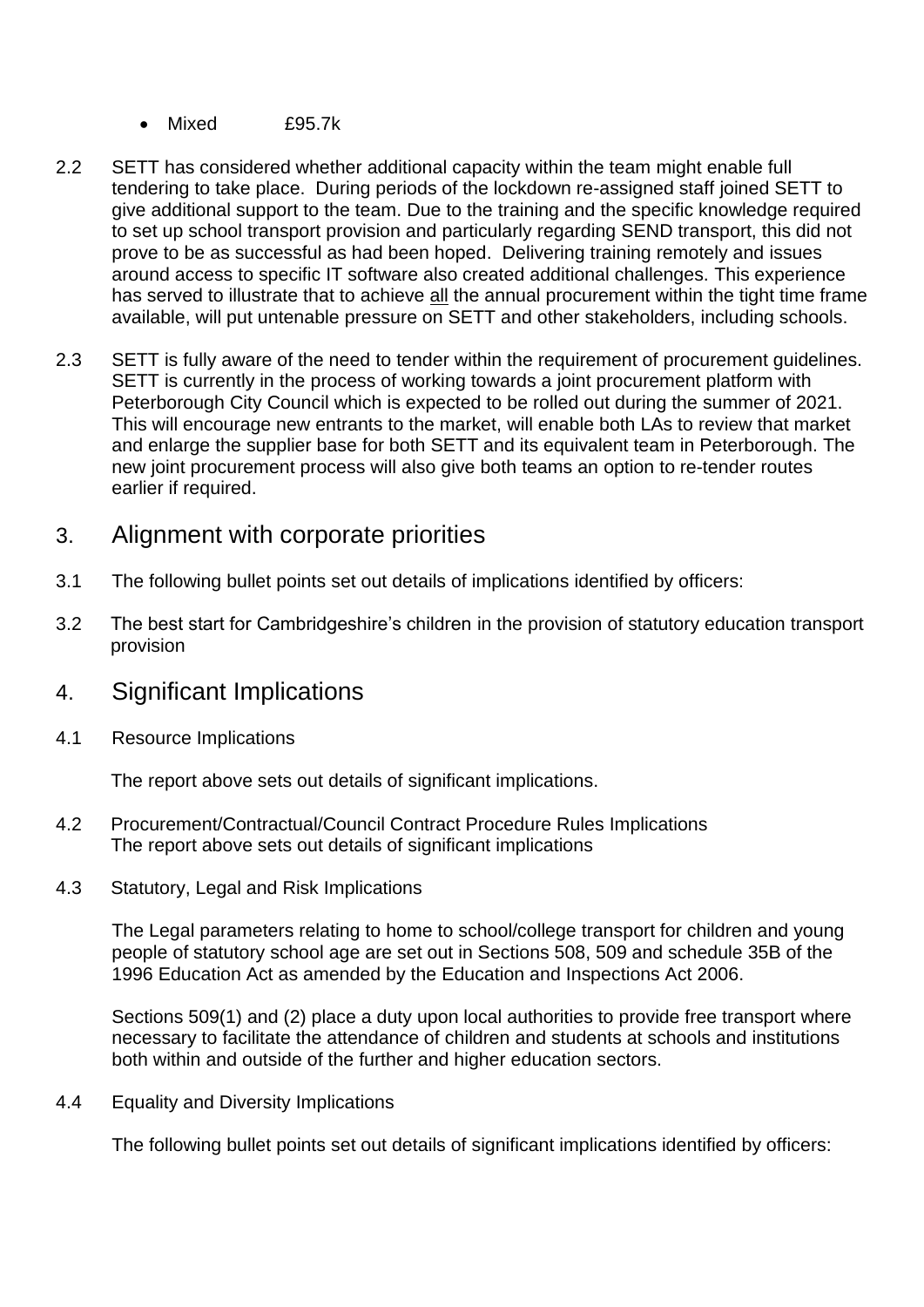- Prevention of rural isolation from education provision.
- Education transport is provided to all who are entitled under the Education Act 1996 as amended by the Education and Inspections Act 2006
- 4.5 Engagement and Communications Implications

There are no significant implications within this category.

4.6 Localism and Local Member Involvement

There are no significant implications within this category.

4.7 Public Health Implications

The following bullet points set out details of significant implications identified by officers:

- Schools coronavirus (COVID-19) operational guidance (February 2021)
- 4.8 Environment and Climate Change Implications on Priority Areas
- 4.8.1 Implication 1: Energy efficient, low carbon buildings.

Neutral Status: there are no significant implications within this category.

4.8.2 Implication 2: Low carbon transport. Positive Status: The following bullet points set out details of significant implications identified by officers:

Explanation:

- Home to school transport reduces the use of private vehicles in delivery of transport to large numbers of students on single transport provisions
- Where school transport is in place there is the opportunity for students to purchase spare seats.
- Where there is public transport provision in place students who meet the eligibility criteria can receive transport assistance in the form of a pass to use on a commercial route
- 4.8.3 Implication 3: Green spaces, peatland, afforestation, habitats and land management. Neutral Status: Explanation: There are no significant implications within this category
- 4.8.4 Implication 4: Waste Management and Tackling Plastic Pollution. Neutral Status: Explanation: There are no significant implications within this category
- 4.8.5 Implication 5: Water use, availability and management: Neutral Status: Explanation: There are no significant implications within this category
- 4.8.6 Implication 6: Air Pollution.